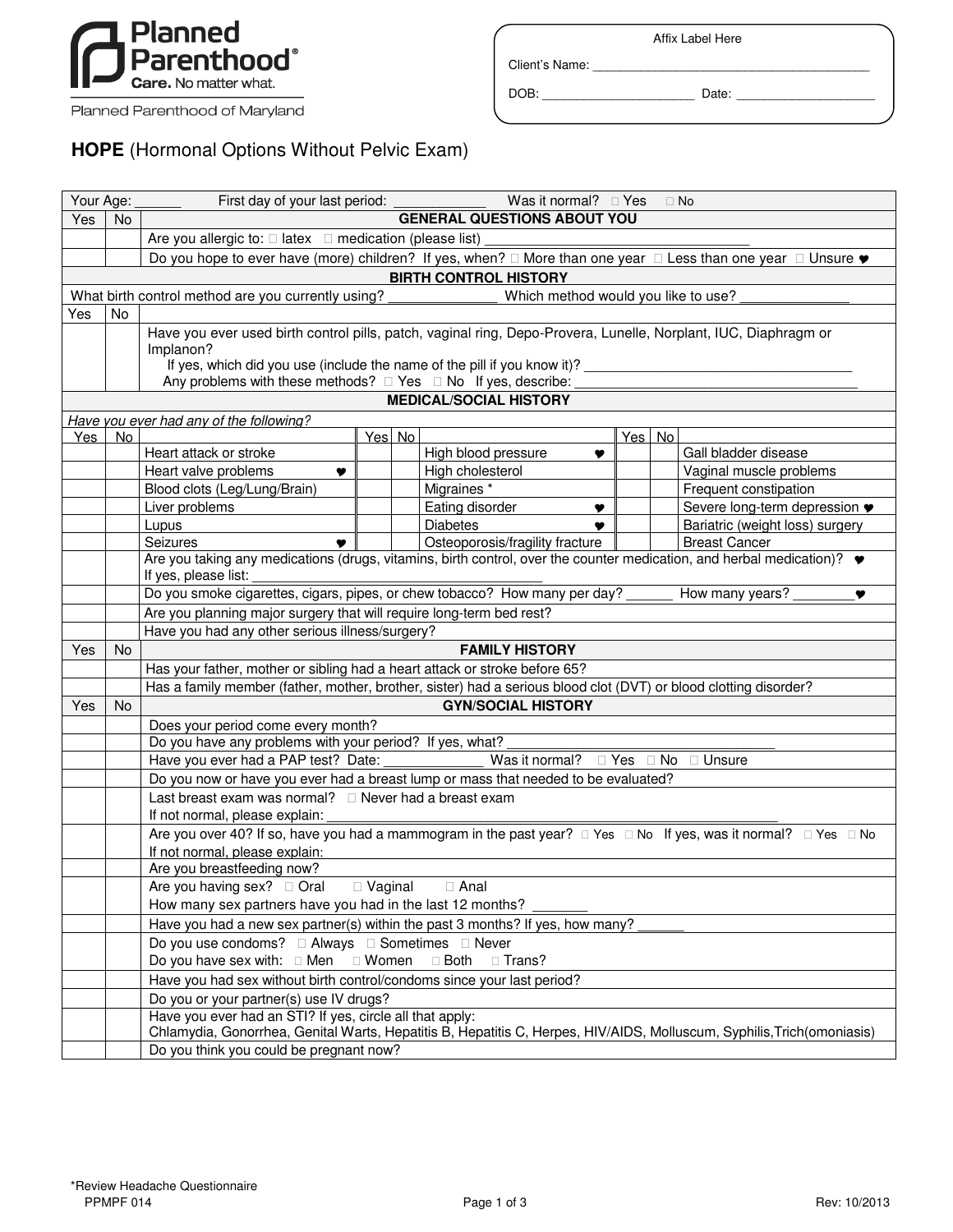Affix Label Here

DOB: \_\_\_\_\_\_\_\_\_\_\_\_\_\_\_\_\_\_\_\_\_\_ Date: \_\_\_\_\_\_\_\_\_\_\_\_\_\_\_\_\_\_\_\_

Client's Name: \_\_\_\_\_\_\_\_\_\_\_\_\_\_\_\_\_\_\_\_\_\_\_\_\_\_\_\_\_\_\_\_\_\_\_\_\_\_\_\_

| <b>Relationship and Safety</b>                                                                                                                                                                                                                      |              |                  |              |                |  |  |  |  |
|-----------------------------------------------------------------------------------------------------------------------------------------------------------------------------------------------------------------------------------------------------|--------------|------------------|--------------|----------------|--|--|--|--|
| Violence and sexual abuse are common in many people's lives. There is help for you if you are being hurt or abused.<br>(Note: PPM is required to report cases of child abuse or neglect that occurred as a minor, even if you are now over age 18.) |              |                  |              |                |  |  |  |  |
|                                                                                                                                                                                                                                                     | <b>NEVER</b> | <b>SOMETIMES</b> | <b>OFTEN</b> | <b>DECLINE</b> |  |  |  |  |
| Has your partner ever messed with your birth control or tried to<br>get you pregnant when you didn't want to be?                                                                                                                                    |              |                  |              |                |  |  |  |  |
| Does your partner refuse to use condoms when you ask?                                                                                                                                                                                               |              |                  |              |                |  |  |  |  |
| Has your partner ever tried to force or pressure you to become<br>pregnant when you didn't want to be?                                                                                                                                              |              |                  |              |                |  |  |  |  |
| Are you afraid your partner will hurt you if you tell him or her<br>you have an STI and they need to be treated?                                                                                                                                    |              |                  |              |                |  |  |  |  |
| Have you ever been physically or emotionally abused by your<br>partner or someone important to you?                                                                                                                                                 |              |                  |              |                |  |  |  |  |
| Have you been hit, slapped kicked or otherwise physically hurt<br>by someone in the past year or, if you're pregnant since you've<br>been pregnant?                                                                                                 |              |                  |              |                |  |  |  |  |
| Has anyone forced you to have sex in the past year?                                                                                                                                                                                                 |              |                  |              |                |  |  |  |  |
| Are you afraid of your partner?                                                                                                                                                                                                                     |              |                  |              |                |  |  |  |  |
| No<br>Yes                                                                                                                                                                                                                                           |              |                  |              |                |  |  |  |  |
| Are your parent(s)/guardian(s) aware of your visit to Planned Parenthood of Maryland?<br>CLIENT SIGNATURE - TO THE BEST OF MY KNOWLEDGE, THIS INFORMATION IS COMPLETE AND CORRECT.                                                                  |              |                  |              |                |  |  |  |  |
|                                                                                                                                                                                                                                                     |              |                  |              |                |  |  |  |  |
|                                                                                                                                                                                                                                                     |              |                  |              |                |  |  |  |  |
| *** Staff Use Only ***                                                                                                                                                                                                                              |              |                  |              |                |  |  |  |  |
| SUBJECTIVE (HPI/PFSH) - Brief HPI & Complete PFSH                                                                                                                                                                                                   |              |                  |              |                |  |  |  |  |
| <b>HCA COMMENTS</b>                                                                                                                                                                                                                                 |              |                  |              |                |  |  |  |  |
|                                                                                                                                                                                                                                                     |              |                  |              |                |  |  |  |  |

Hx Reviewed HCA Signature:\_\_\_\_\_\_\_\_\_\_\_\_\_\_\_\_\_\_\_\_\_\_\_\_\_\_\_\_\_\_\_\_\_\_\_\_\_\_\_\_\_\_\_\_ Date:\_\_\_\_\_\_\_\_\_\_\_\_\_\_\_\_

**CLINICIAN COMMENTS** \_\_\_\_\_\_\_\_\_\_\_\_\_\_\_\_\_\_\_\_\_\_\_\_\_\_\_\_\_\_\_\_\_\_\_\_\_\_\_\_\_\_\_\_\_\_\_\_\_\_\_\_\_\_\_\_\_\_\_\_\_\_\_\_\_\_\_\_\_\_\_\_\_\_\_\_\_\_\_\_\_\_\_\_\_\_\_\_\_\_\_\_\_\_\_\_\_\_\_\_\_\_\_\_\_\_\_\_

\_\_\_\_\_\_\_\_\_\_\_\_\_\_\_\_\_\_\_\_\_\_\_\_\_\_\_\_\_\_\_\_\_\_\_\_\_\_\_\_\_\_\_\_\_\_\_\_\_\_\_\_\_\_\_\_\_\_\_\_\_\_\_\_\_\_\_\_\_\_\_\_\_\_\_\_\_\_\_\_\_\_\_\_\_\_\_\_\_\_\_\_\_\_\_\_\_\_\_\_\_\_\_\_\_\_\_\_ \_\_\_\_\_\_\_\_\_\_\_\_\_\_\_\_\_\_\_\_\_\_\_\_\_\_\_\_\_\_\_\_\_\_\_\_\_\_\_\_\_\_\_\_\_\_\_\_\_\_\_\_\_\_\_\_\_\_\_\_\_\_\_\_\_\_\_\_\_\_\_\_\_\_\_\_\_\_\_\_\_\_\_\_\_\_\_\_\_\_\_\_\_\_\_\_\_\_\_\_\_\_\_\_\_\_\_\_ \_\_\_\_\_\_\_\_\_\_\_\_\_\_\_\_\_\_\_\_\_\_\_\_\_\_\_\_\_\_\_\_\_\_\_\_\_\_\_\_\_\_\_\_\_\_\_\_\_\_\_\_\_\_\_\_\_\_\_\_\_\_\_\_\_\_\_\_\_\_\_\_\_\_\_\_\_\_\_\_\_\_\_\_\_\_\_\_\_\_\_\_\_\_\_\_\_\_\_\_\_\_\_\_\_\_\_\_ \_\_\_\_\_\_\_\_\_\_\_\_\_\_\_\_\_\_\_\_\_\_\_\_\_\_\_\_\_\_\_\_\_\_\_\_\_\_\_\_\_\_\_\_\_\_\_\_\_\_\_\_\_\_\_\_\_\_\_\_\_\_\_\_\_\_\_\_\_\_\_\_\_\_\_\_\_\_\_\_\_\_\_\_\_\_\_\_\_\_\_\_\_\_\_\_\_\_\_\_\_\_\_\_\_\_\_\_ \_\_\_\_\_\_\_\_\_\_\_\_\_\_\_\_\_\_\_\_\_\_\_\_\_\_\_\_\_\_\_\_\_\_\_\_\_\_\_\_\_\_\_\_\_\_\_\_\_\_\_\_\_\_\_\_\_\_\_\_\_\_\_\_\_\_\_\_\_\_\_\_\_\_\_\_\_\_\_\_\_\_\_\_\_\_\_\_\_\_\_\_\_\_\_\_\_\_\_\_\_\_\_\_\_\_\_\_

\_\_\_\_\_\_\_\_\_\_\_\_\_\_\_\_\_\_\_\_\_\_\_\_\_\_\_\_\_\_\_\_\_\_\_\_\_\_\_\_\_\_\_\_\_\_\_\_\_\_\_\_\_\_\_\_\_\_\_\_\_\_\_\_\_\_\_\_\_\_\_\_\_\_\_\_\_\_\_\_\_\_\_\_\_\_\_\_\_\_\_\_\_\_\_\_\_\_\_\_\_\_\_\_\_\_\_\_ \_\_\_\_\_\_\_\_\_\_\_\_\_\_\_\_\_\_\_\_\_\_\_\_\_\_\_\_\_\_\_\_\_\_\_\_\_\_\_\_\_\_\_\_\_\_\_\_\_\_\_\_\_\_\_\_\_\_\_\_\_\_\_\_\_\_\_\_\_\_\_\_\_\_\_\_\_\_\_\_\_\_\_\_\_\_\_\_\_\_\_\_\_\_\_\_\_\_\_\_\_\_\_\_\_\_\_\_ \_\_\_\_\_\_\_\_\_\_\_\_\_\_\_\_\_\_\_\_\_\_\_\_\_\_\_\_\_\_\_\_\_\_\_\_\_\_\_\_\_\_\_\_\_\_\_\_\_\_\_\_\_\_\_\_\_\_\_\_\_\_\_\_\_\_\_\_\_\_\_\_\_\_\_\_\_\_\_\_\_\_\_\_\_\_\_\_\_\_\_\_\_\_\_\_\_\_\_\_\_\_\_\_\_\_\_\_ \_\_\_\_\_\_\_\_\_\_\_\_\_\_\_\_\_\_\_\_\_\_\_\_\_\_\_\_\_\_\_\_\_\_\_\_\_\_\_\_\_\_\_\_\_\_\_\_\_\_\_\_\_\_\_\_\_\_\_\_\_\_\_\_\_\_\_\_\_\_\_\_\_\_\_\_\_\_\_\_\_\_\_\_\_\_\_\_\_\_\_\_\_\_\_\_\_\_\_\_\_\_\_\_\_\_\_\_

Hx Reviewed Clinician Signature:\_\_\_\_\_\_\_\_\_\_\_\_\_\_\_\_\_\_\_\_\_\_\_\_\_\_\_\_\_\_\_\_\_\_\_\_\_\_\_\_\_\_\_\_\_ Date:\_\_\_\_\_\_\_\_\_\_\_\_\_\_\_\_\_\_\_\_\_\_\_\_\_